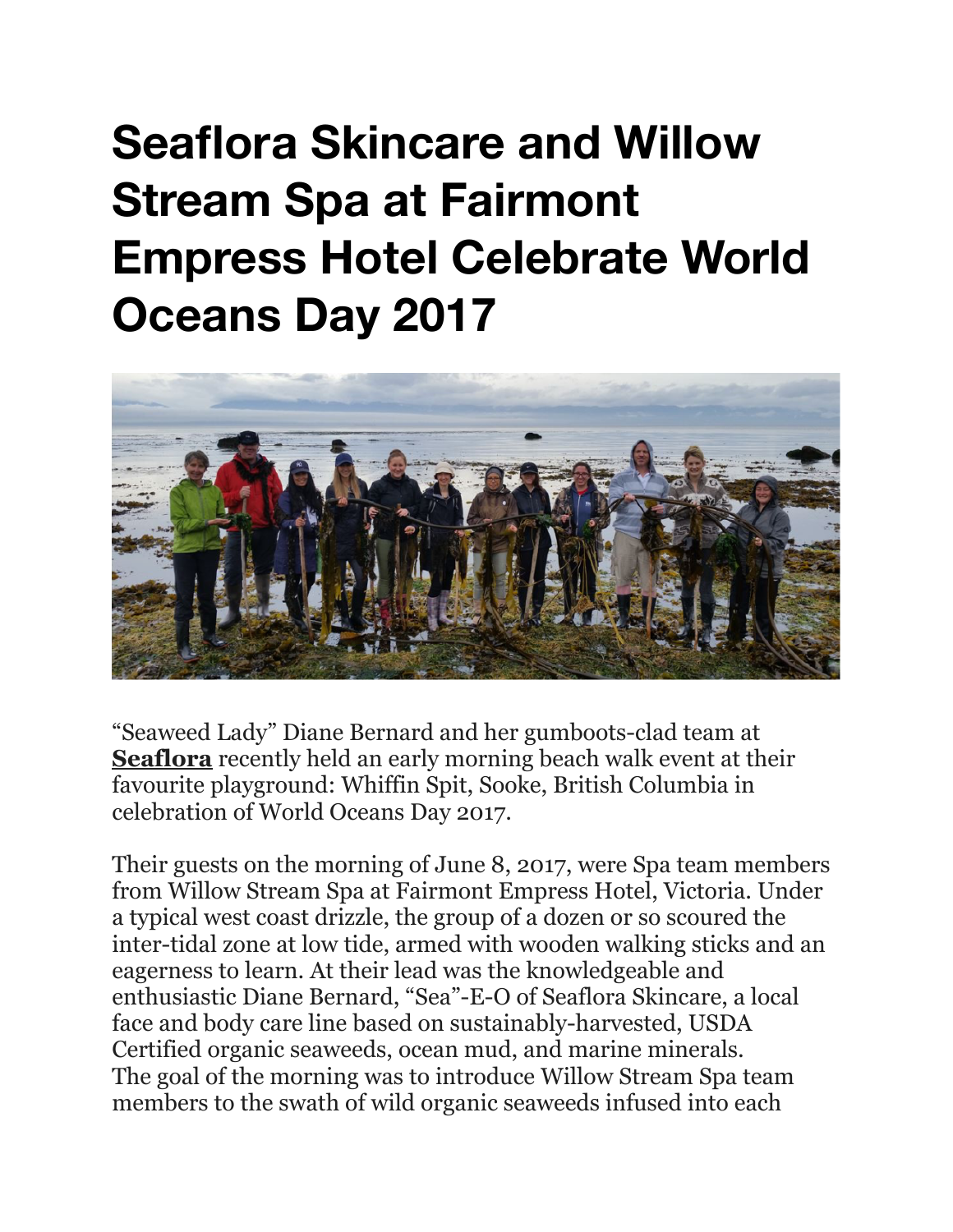Seaflora product. Walking along the inter-tidal zone, guests were invited to observe and to hold fresh, vibrant seaweeds as Diane Bernard spoke to their many uses and benefits. Throughout the event, guests learned that though there are over 500 species of seaweed, they are easily divided into three groups: red, brown, and green. The group quickly realized that seaweeds come in all shapes and sizes – and that some of them make excellent wigs, deluxe boas, and Tiki skirts.

While the event was planned around the introduction at Willow Stream Spa of an exclusive new treatment – the luxurious Salish Sea Vitality Treatment – using Seaflora products, educational beach walks are a regular gig for Seaflora founder, Diane Bernard. As much as she enjoys sharing the health and wellness benefits of seaweeds, and exposing exciting new research, she makes a strong point of spreading awareness of our pristine marine coastal environment, and the importance of ecological preservation. How fitting that this event happened on World Oceans Day!

**Adam Butcher**, *Director of Business Development at Seaflora*, was happy with the event's success: *"*Ocean education, conservation, protection and sustainability is a 365 day a year commitment for Seaflora Skincare. We are thrilled to have the Willow Stream Spa join  $\frac{11S}{2}$ 

**Anita Voorsluys**, *Spa Sales Manager, Willow Stream Spa at Fairmont Empress Hotel*; "It was an absolutely incredible morning. We all learned so much and got to spend our morning soaking in the Salish Sea… Couldn't ask for anything better!" At the end of the walk, guests were invited to visit the spacious office and production area at Seaflora's ecologically-built location on Otter Point Road. Inspired with their new knowledge and refreshed by the invigorating ocean air, the estheticians and therapists of Willow Stream Spa left with gift samples of Seaflora products, and couldn't help but notice the feeling of softness that the seaweeds' touch left on their hands, a testament to the healing power of our oceans!

## **About**